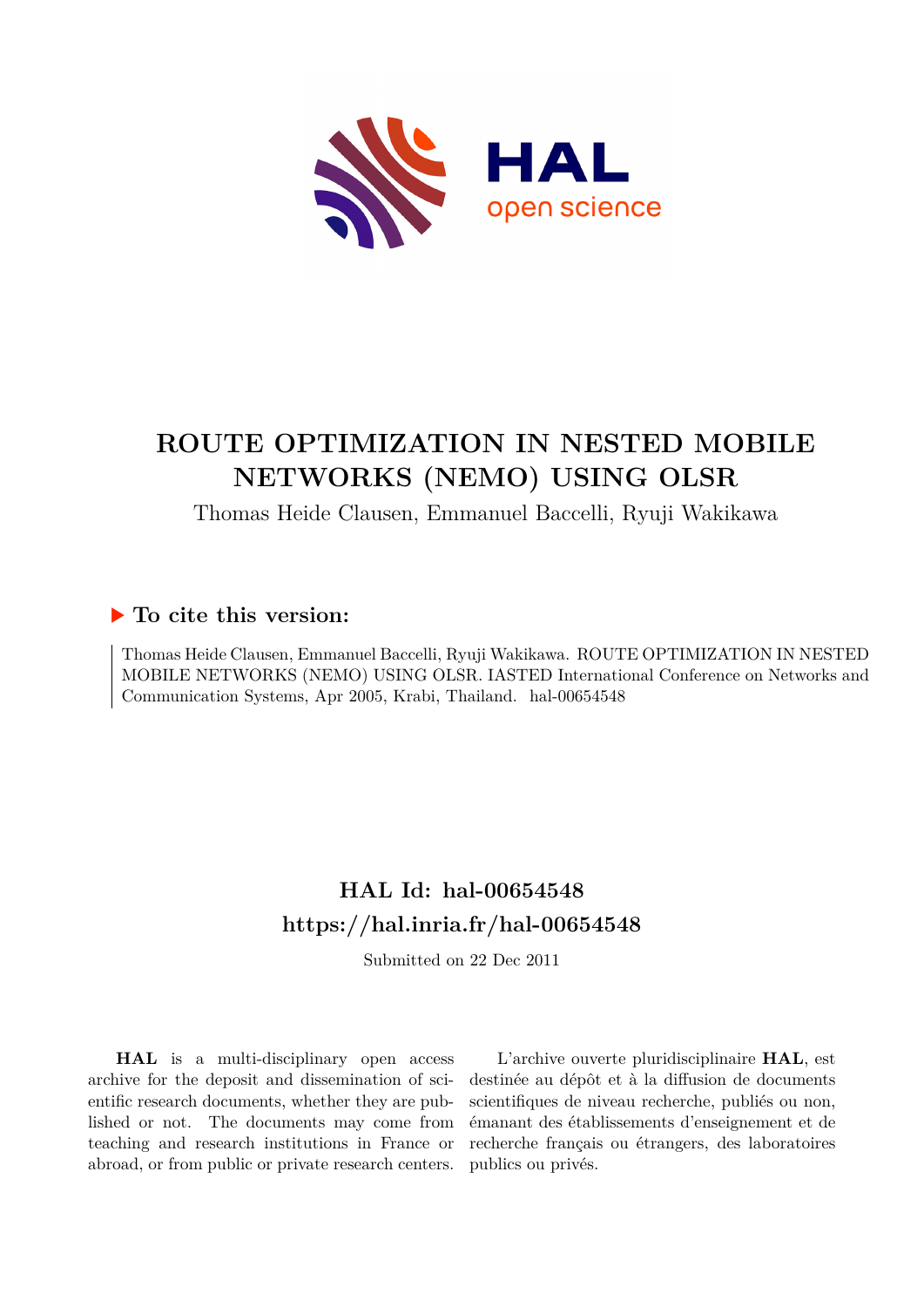# **ROUTE OPTIMIZATION IN NESTED MOBILE NETWORKS (NEMO) USING OLSR**

T. Clausen∗ and E.Baccelli† LIX, Ecole Polytechnique ´ 91400 Palaiseau France

Ryuji Wakikawa Keio University and WIDE 5322 Endo Fujisawa Kanagawa 252 JAPAN email: ryuji@sfc.wide.ad.jp

email:{Thomas.Clausen,Emmanuel.Baccelli}@polytechnique.fr

#### **ABSTRACT**

Internet edge mobility has been possible for a number of years: mobile IP[8], allows a host to change its point of attachment to the Internet and NEMO [6] allows the same functionality for a group of hosts along with a mobile router. The virtue of NEMO and mobile IP is transparency: a host remains identifiable through the same IP address, and traffic sent to that IP address will be tunneled to arrive at the intended node.

NEMO allows "nested networks": a mobile network which attaches to another mobile network to arbitrary depth. However for each level of nesting, traffic is encapsulated and tunneled to reach the destination. This leads to increased overhead (encapsulation) and to sub-optimal paths (tunneling without consideration for the actual network topology).

In this paper, we investigate route-optimization in nested NEMO networks. We employ an ad-hoc routing protocol between mobile routers to ensure shortest routes when both source and destination for traffic is within the nested NEMO network. The mechanism also simplifies the requirements for route optimization when the source node is located outside of the nested NEMO network.

#### **KEY WORDS**

OLSR, Ad-hoc Networking, Network Mobility, Routing, Internet Architecture

#### **1 Introduction**

The global Internet is build on a relatively simple architecture, illustrated in figure 1: a mostly static core of routers perform the task of ensuring connectivity through maintaining links with each other, calculating suitable paths for data traffic and finally, forward data traffic on behalf of the hosts, located on the edge of the Internet. Each host and router is identified by an IP address – which serves two purposes:



Figure 1. The basic Internet

- an IP-address serves as an unique identifier for a communication endpoint<sup>1</sup>;
- an IP-address serves as a convenient way of reducing the overhead of maintaining topological information in the core routers. This is achieved through "delegating" a sequence of IP-addresses (a "prefix") to a given router which then rather than advertise each IPaddress individually will advertise connectivity to an entire prefix. For example, all the hosts in a cluster on figure 1 share the same prefix<sup>2</sup>.

If a node changes its point of attachment (e.g. moves from one cluster to another in figure 1), then in order to maintain the advantage of the routers being able to advertise only prefixes, the node must change its IP-address. However this would imply that a node would no longer be reachable with its previous identity. Conversely, preserving the identity of a node would compromise the signaling advantage of having each node be responsible for and advertising a prefix.

<sup>\*</sup> Project PCRI Pôle Commun de Recherche en Informatique du plateau de Saclay, CNRS, École Polytechnique, INRIA, Université Paris-Sud, France.

<sup>†</sup>Hitachi Europe / Project PCRI Pôle Commun de Recherche en Informatique du plateau de Saclay, CNRS, Ecole Polytechnique, INRIA, ´ Université Paris-Sud, France.

<sup>1</sup>Strictly speaking, a communication endpoint is defined by an IPaddress and a port number, the IP-address uniquely identifying the host in the Internet, and the port number uniquely identifying a process on that host. However as far as routing in the Internet is concerned, only the IPaddress is of relevance.

<sup>&</sup>lt;sup>2</sup>In IPv4, commonly also called "network address".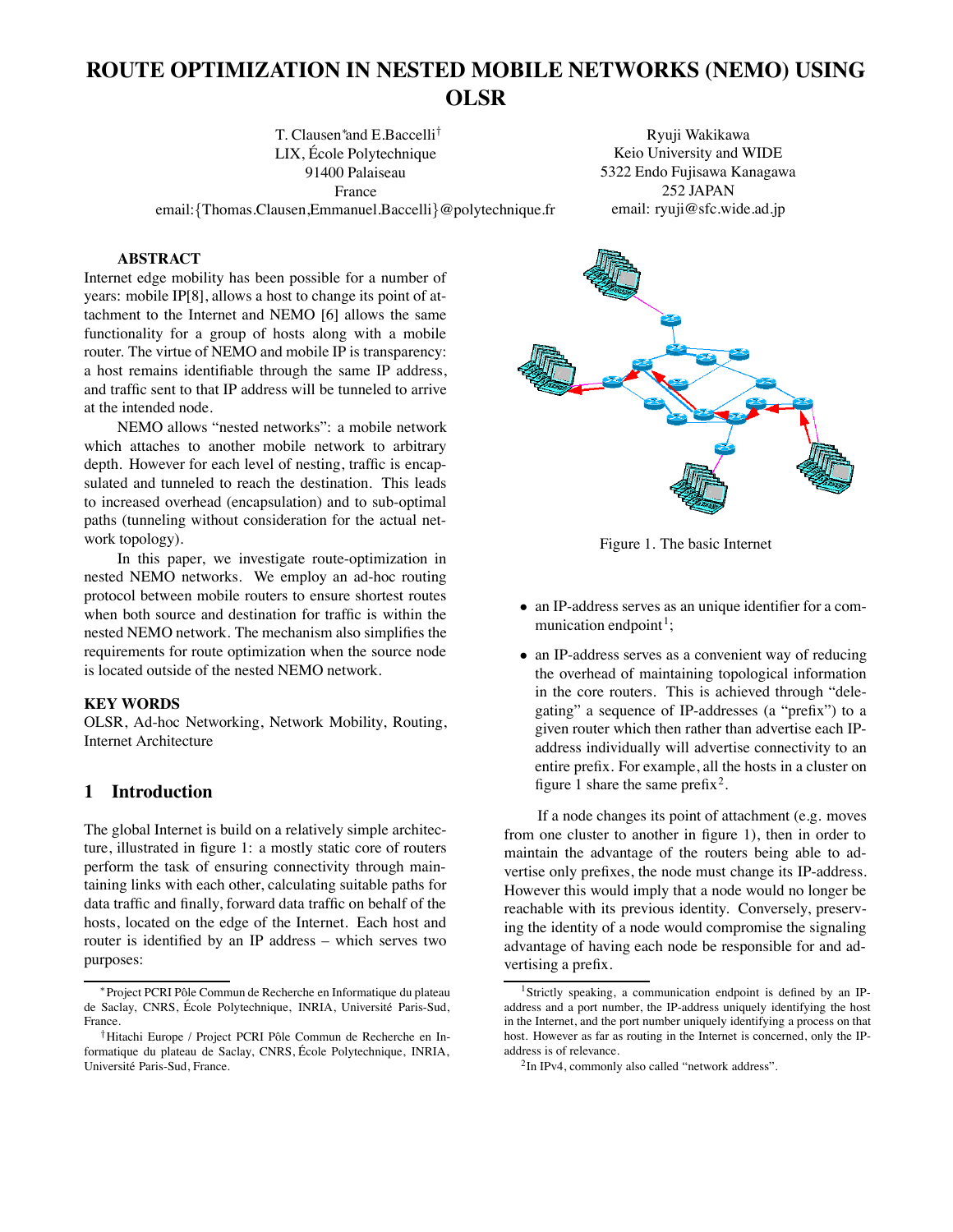

Figure 2. Mobile IP and NEMO exemplified. The solid arrow indicates that one single node moves (mobile IP) to a new network where it associates with a foreign agent, the dotted arrow indicates where a whole network moves (NEMO), using the same mechanisms as mobile IP. Notice tunneling causes a link to be transversed twice by the same data packets.

Proposed solutions to this problem exists in form of Mobile IP [8] and NEMO [6]: for both, the basic approach is that when a node moves, as indicated in figure 2, it acquires a new address (care-of address) at the destination network. This address belongs to the prefix of the router, through which the node will connect to the Internet. Once thus connected, the mobile node contacts its *home agent*, requesting that all traffic to the nodes former address (called *home address*) now be tunneled to its new location. As illustrated by the arrows in figure 2, this may involve suboptimal routes, links which are transversed twice etc.

Figure 3 illustrates the situation, where a NEMO network attaches to another NEMO network, in order to gain connectivity to the Internet. This situation is called a "nested NEMO network". The mechanisms, provided by NEMO, ensures connectivity, however f nodes from the two nested NEMO networks wish to communicate with each other, tunneling, as indicated by the arrows along the links in the network, occurs. In a more deeply nested NEMO network, such as the one illustrated in figure 4, the path taken by the tunneled traffic in order to reach a node in an adjacent NEMO network can be substantially longer. It is clear, that in the networks in figure 3 and figure 4, shorter paths exist – but are not used.

In addition to the long and suboptimal paths, an additional overhead incurs from tunneling: essentially, whenever an IP packet transverses a home agent encapsulation happens. Returning to figure 4, an IP packet from a node in network B, destined to a node in network A, will first be sent to the home agent for network A. Here, a binding exists, stating that mobile network A is attached to mobile network B – and hence, the IP packet is encapsulated with another IP-header and sent to the home agent for mobile



Figure 3. A simple nested NEMO network: one NEMO network connects to another NEMO network in order to gain connectivity to the Internet. Notice how data traffic, in case of communication between nodes in the two NEMO networks, transverses the Internet before being delivered.



Figure 4. Deeply nested NEMO network

network B. At the home agent for network B (and then C, D and E) the same happens – and when the packet finally arrives back at the nested NEMO network, it thus carries the overhead of 5 encapsulations. In NEMO, this is required: none of the mobile routers in the nested NEMO network maintain topological information about the nested NEMO network, and thus are not able to correctly forward the packet without this encapsulation header.

Thus, in situations where nodes in nested NEMO networks communicate, this communication is subject to the overhead from suboptimal paths due to tunneling combined with the overhead from nested encapsulations.

### **1.1 Route Optimization in nested NEMO networks**

While NEMO solves the problem of providing connectivity for nested mobile networks, suboptimal paths and large encapsulation overheads result even from relatively simple situations such as illustrated above. This originates in the following issues:

• the node which originates data traffic does not know where the destination node is located and therefore as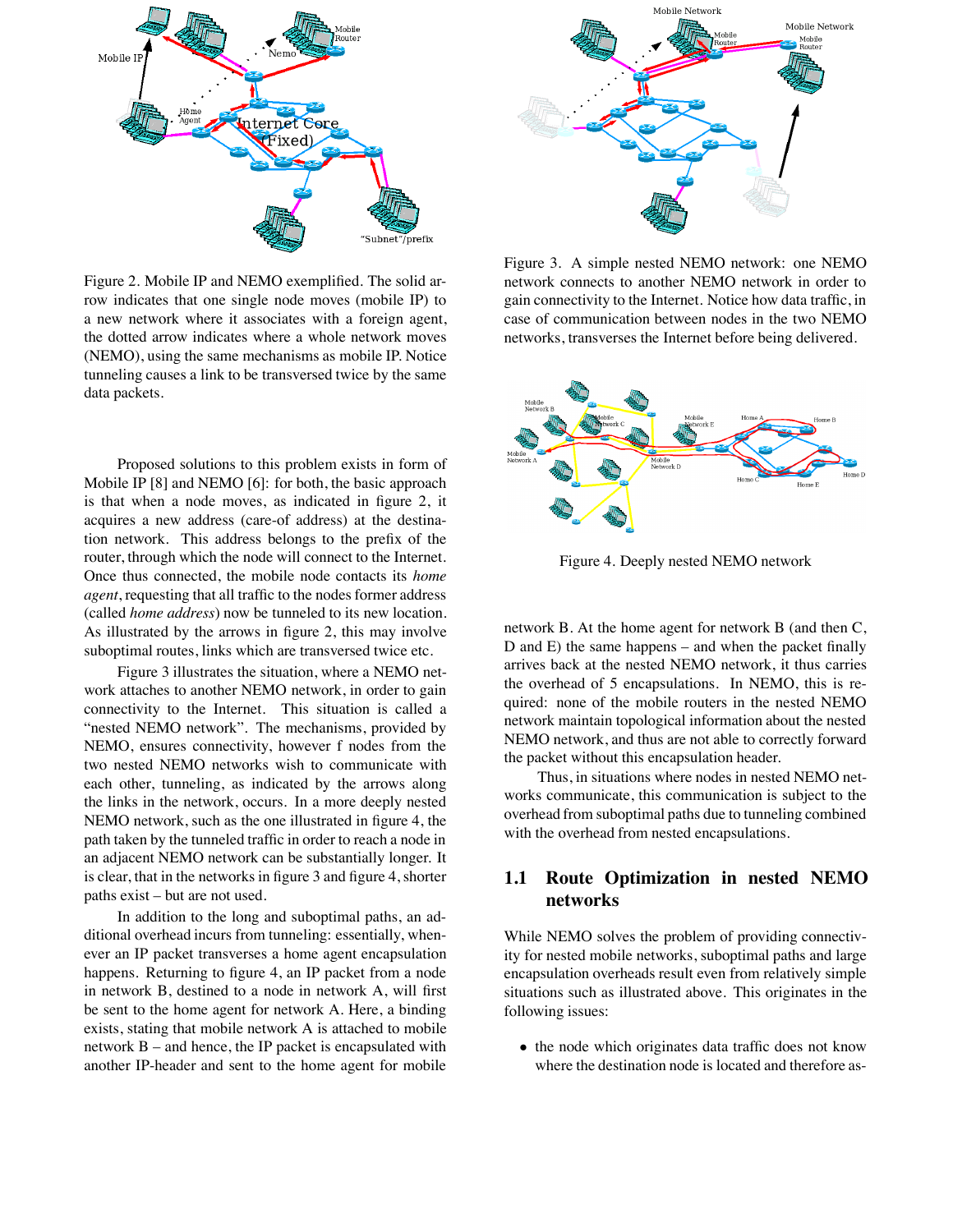sumes that the node is at its "home network", relying on subsequent tunneling to reach the nodes current location;

- no router knows the full path to the destination, which in particular means that;
- no router knows the topology of the nested NEMO network(s), thus relying on the encapsulation information in order to provide forwarding/routing.

Route optimization is, then, the task of reducing the encapsulation overhead and provide shorter (more optimal) paths for data traffic. This can be done through addressing the issues listed above in different ways.

#### **1.2 Related Work**

Previous work regarding route optimization in NEMO has mainly aimed at providing shorter tunnels through introducing additional state in the home agents or in some dedicated routers throughout the network.

In order to avoid the scenario described, where data packets for delivery within the nested NEMO network are routed through the Internet and the nested networks Home Agents when a more localized approach would have been possible, additional state can be maintained in the nested NEMO networks.

Some approaches have been proposed to tackle the problem of route optimization inside nested NEMO networks. For instance, Nested NEMO Tree Discovery [9] offers a mechanism that aims at avoiding routing loops by organizing and maintaining a tree structure within the network of nested NEMOs, the root being the Access Router or the Mobile Router directly connected to the Access Router (the Top Level Mobile Router).

Source routing is also proposed to be used in this environment. Approaches like RRH [14] use the recording of the sequences of traversed Mobile Routers on the way out of the nested NEMO network (to the Internet, say, to bind) in order to forward traffic efficiently in the nested NEMO network.

On the other hand, approaches like ORC (Optimized Route Cache Protocol) [17] could be adapted to serve the purpose of insuring some level of optimized routing inside nested NEMO networks. Some router, say the top level Mobile Router, could be configured to play a role similar to a correspondent router, organizing the forwarding of packets inside the nested NEMO network. This special router could be dynamically discovered inside the nested NEMO network.

# **1.3 Route Optimization Using a Routing Protocol**

Essentially, the issue of route optimization within a nested NEMO network is one of routing: maintaining state in each

Mobile Router such that an intelligent forwarding decision can be made. I.e., if the destination can be detected to be "local" to the nest of NEMO networks, a route to the destination can be constructed directly through the NEMO Mobile Routers without passing through the Home Agents. In figure 4, this would correspond to the Mobile Router for network A being able to directly forward traffic to the Mobile Router for network B, rather than take the long path indicated on the figure. Alternatively, if the destination is not local, data are routed to the Home Agent, where basic NEMO tunneling and encapsulation take effect. The general form of this mechanism is to have each Mobile Router in the nested NEMO network possess extended information about the nested NEMO networks. This does then, de-facto, become a situation where each mobile knows the entire topology of the nested NEMO network, and will be able to act in the capacity of router for such traffic.

#### **1.4 Problem Statement**

The problem, which we will address in this paper, is optimization of routes within a nested NEMO network. The mechanism we propose is based on applying a well-known MANET routing protocol to the task of distributing topology information about the nested NEMO network to the Mobile Routers within the network. The impact will be that any IP-packet, destined for a node in any the nested NEMO networks can be correctly routed by any Mobile Router. The immediate consequence of this is, that it will allow NEMO-to-NEMO communication to bypass the Internet and tunneling through home-agents. A convenient sideeffect is, with routing information governing the nested NEMO networks in place within the nested NEMO networks, the task of performing route optimization on the Internet can be greatly simplified: the encapsulation header is, for example, no longer required to ensure correct data delivery in the nested NEMO network.

### **1.5 Paper Outline**

The remainder of this paper will be organized as follows: section 2 will discuss ad-hoc routing in the context of route optimization for nested NEMO networks. Particular attention will be given to the the OLSR [2] routing protocol, since the protocol specification for OLSR directly contains features which make it suitable for nested NEMO networks. Following, section 3 describes how OLSR can be applied to provide NEMO-to-NEMO route optimizations. As mentioned, the solution proposed in this paper provides some features which may simplify the task of making route-optimization also for Internet-to-NEMO communication. We therefore outline this in section 4, before section 5 concludes the paper.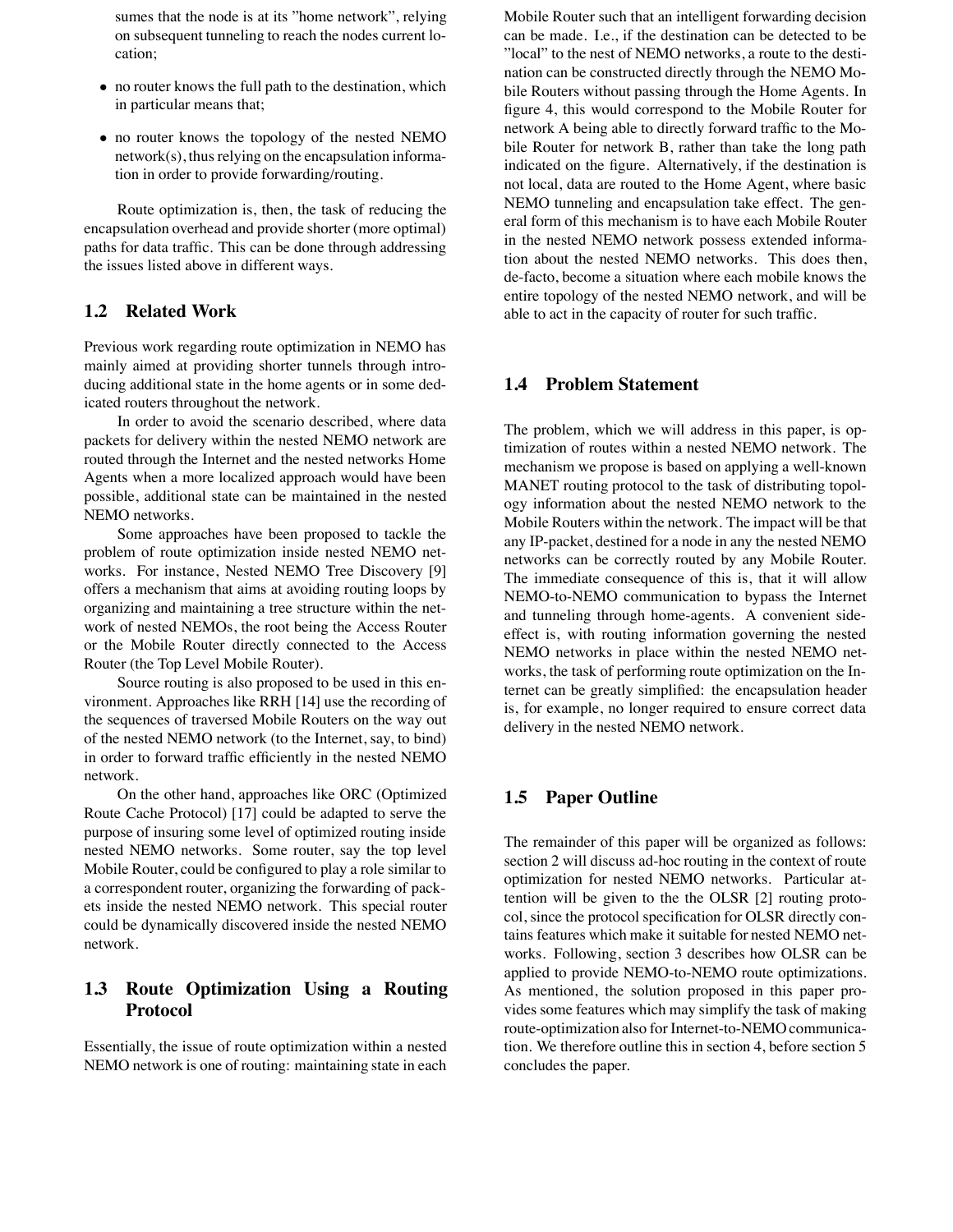# **2 OLSR Networks and Ad-hoc Routing for Route Optimization**

An ad-hoc network is a collection of nodes, connected by wireless links, forming an arbitrary, dynamic graph. The wireless medium typically implies a bandwidthconstrained network. This due to the lower bandwidth provided by the network adapters and to the fact that communication over any link will interfere with communication on any other link within radio range.

Mobility implies that links between nodes may change and that the number of nodes in a network is not constant. The physical size of a MANET is expected to be larger than the radio range of the wireless interfaces, thus for any two nodes in the network to be able to communicate, routing is necessary.

Two requirements are presented for ad-hoc routing protocols: the ability to maintain routes, despite a dynamic topology, while economizing bandwidth consumption through minimizing the signaling requirements.

Two classes of ad-hoc routing protocols exist: reactive protocols, including DSR [7] and AODV [4], discovers and maintains routes only when required through a requestreply flooding cycle. Proactive protocols, including OLSR [2] and TBRPF [3], maintain routes to all destinations at all times through periodic advertisements.

Of the different ad-hoc routing protocols, we chose to apply OLSR to the problem of route optimization in nested NEMO networks. OLSR can be described as a light-weight version of OSPF [1], which is currently the predominant IGP in use on the Internet, adopted to the characteristics of ad-hoc networks. Additionally, the OLSR specification includes a way by which it is possible for a router to advertise routes to non-routing Mobile Network Nodes as well as routers.

# **2.1 The Optimized Link State Routing Protocol**

OLSR [2] employs periodic flooding of topological information, contained in *TC-messages*, to all OLSR routers in the network. This flooding is performed through a connected dominating set, using the concept of *multipoint relays* (MPRs) [5]. Each OLSR router selects among its neighbor OLSR routers a subset, called "*multipointrelays*". This set is selected such that any OLSR router in the 2-hop neighborhood is reachable through at least one MPR. An OLSR router periodically declares its MPRs to its neighboring routers, whereby each OLSR router will learn about its "*MPR selectors*" - the set of neighbor routers which have selected a given router as MPR.

TC messages are interpreted by receiving OLSR routers, whereby they are able to learn the topology graph of the ad-hoc network – and calculate routes accordingly in the ad-hoc network.

Additionally OLSR supports HNA-messages,

whereby an OLSR router can advertise routes to directly attached non-routing nodes – ı.e. Mobile Network Nodes. These HNA messages are generated only by OLSR routers which have attached Mobile Network Nodes.

Section 3 details how the mechanisms from OLSR can be applied for route optimization within nested NEMO networks.

#### **3 OLSR Networks in Nested NEMO**

Several techniques have been proposed in order to provide optimized paths inside nested NEMO networks. However, the best known algorithms to provide paths in a network are routing protocols. In the case of arbitrary sized nested NEMO networks, the Mobile Routers naturally form an ad-hoc network that can efficiently use OLSR, which was engineered to optimally provide routing in such environments. With OLSR, Mobile Routers can simply discover and maintain optimal routes to the Access Router, but also between Mobile Network Nodes themselves. This implies that communication between nodes within nested NEMO network can be routed through optimal paths, thereby avoiding layers of over-encapsulation and sub-optimal routing over the Internet, through the Home Agents, and back into the same nested NEMO network. With reference to figure 4, this implies that the nodes in mobile network A and mobile network B can communicate directly via the link between their Mobile Routers, rather than through the long path (indicated in the figure) through the Internet.

Mobile Routers supporting OLSR exchange information in order to discover and maintain the network they form at the edge of the Internet (behind the Access Router) through TC and HNA messages, using the light-weight signaling features of OLSR: by periodically exchanging (i) the network prefix(es) of the Mobile Network Nodes they aggregate (using HNA messages) and (ii) summarize topology information (using TC messages), the Mobile Routers in a nested NEMO can provide fully optimized routing in the ad-hoc network they naturally form.

Thus, a Mobile Router running OLSR will include links to selected (via the MPR selection mechanism described in section 2) adjacent Mobile Routers running OLSR in its TC-messages. Mobile Network Nodes, which are not Mobile Routers, will be advertised through HNA messages.

Mobile Network Nodes inside the same nested NEMO network can thereby communicate directly through the routing provided by OLSR and the paths formed by the links between the Mobile Routers. Note that the Access Router doesn't necessarily need to be OLSR capable in order to benefit from the routing inside the OLSR NEMO network. Coming from the Internet, once a packet reaches an OLSR capable node, say a top level Mobile Router (if the Access Router is indeed not OLSR capable), fully optimized routing is available to allow the packet to be routed to the destination. Reaching out for the Internet, a packet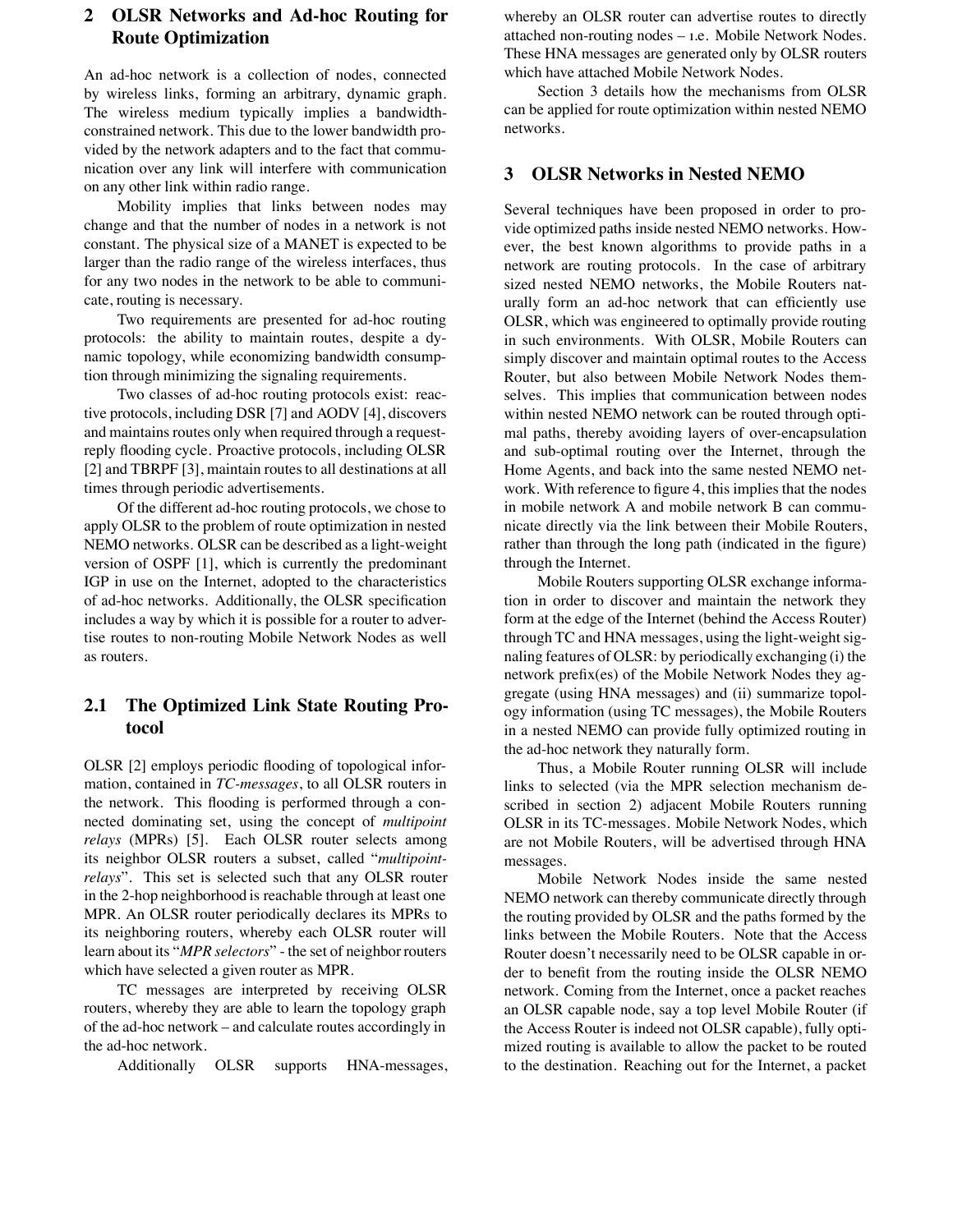is naturally routed from its NEMO network to the Access Router over an optimal (in terms of number of hops) path of Mobile Routers. The packet then reaches a top level Mobile Router, which will perform simple NEMO Mobile IP processing in order to forward it to the Internet through the Access Router. The top level Mobile Routers (*i.e.* the Mobile Routers that attach directly to an Access Router) advertise a default route in order to route packets going out of the nested NEMO to the Internet. In case the Access Router is OLSR capable, OLSR will naturally and dynamically transfer the role of the top level Mobile Routers described above, to the Access router itself.

# **4 Tunnel Optimization outside the Nested NEMO**

Several mechanisms have been proposed in order to avoid unnecessary encapsulation and dog-legged routing when communicating to a Mobile Node in a nested NEMO network from a node on the Internet. Indeed, it is highly desirable to avoid letting the level of nested mobility on the edges of the network dictate the number of Home Agents (and therefore the amount of encapsulation) the packets have to go through. There should be a way to limit the level of tunneling to only one encapsulation IP in IP, and at the same time, minimize the traffic relayed by Home Agents.

Existing solutions to route optimization problems in NEMO (see [12]) therefore aim at, basically, minimizing the required amount of tunneling in various nested mobility cases. An acceptable level of tunnel optimization is attained if whatever the depth of nested NEMO networking, the amount of tunneling stays the same (as if there is no nested mobility, but just simple mobility). That is to say: there is at most one level of encapsulation, and at most one Home Agent involved per distinct nested NEMO network. Ideally, full optimization would be ultimate: bypassing any Home Agents.

By combining a solution derived from HMIP like in [16], [13], or [15] with the solution presented in this paper for providing ad-hoc routing within a nested NEMO network, the above acceptable level of optimization easily achievable: essentially, the encapsulation performed by the Home Agents in the Internet serve to ensure that the Access Router (or top level Mobile Router) is able to "route" a packet to the destination, based on the information contained in the encapsulation headers. However with the Mobile Routers in the nested NEMO network forming an OLSR-network, the information from the encapsulation is no longer required to ensure correct routing within the nested NEMO network. This has some interesting implications:

• The Home Agents can carry out their usual role as forwarders (including encapsulation of outgoing messages), however can safely discard any existing encapsulation (relative to mobile networking) on incoming messages. The encapsulation on outgoing messages, essentially, is only required in order to ensure that packets are forwarded to the next "hop" along the path of Home Agents towards the nested NEMO network Access Router. Effectively, this implies that a packet never carries more than one encapsulation header – compared to one per Home Agent in basic NEMO.

- If a Home Agent along the path towards the nested NEMO network Access Router can identify the Access Router, to which the nested NEMO network is attached, any encapsulation (relative to mobile networking) in an incoming packet to the nested NEMO network can be discarded. The packet is encapsulated and transmitted directly to the Access Router, thereby bypassing the Home Agents and carrying only one encapsulation header as described above.
- Indeed, a signaling mechanism can be developed, whereby a Mobile Router can inform its Home Agent about its Access Router (defined as "the point at which the nested NEMO network attachers to the Internet). This signaling mechanism is identical to the signaling in basic NEMO, with the important difference that rather than signaling a binding with another Mobile Router (in the nested case), a binding is signaled with the Access Router between the Internet and the nested NEMO network. Referring to figure 4, this implies that the Mobile Router for mobile network A would not signal a binding with Mobile Router B – but rather with Mobile Router E, thereby accomplishing the desired route optimization.

Having an OLSR network in a nested NEMO network thereby provides an efficient way of reducing the route optimization problem to a simple application of the binding signaling mechanism found in basic NEMO.

### **5 Conclusion**

The NEMO protocol suite extends Mobile IP in enabling a set of nodes, along with their mobile router, to change their point of attachment to the Internet. NEMO enables the traffic to these nodes to be tunneled to delivery through their new point of attachment. The use of tunneling makes this mechanism transparent to applications, wherever the new point of attachment, even in case of several layers of nested mobility (i.e. mobile nodes, or mobile routers, indirectly accessing the Internet through other mobile routers).

However, while encompassing such arbitrary levels of nested mobility, this approach (i) does not provide any effective means to manage the usage of optimal paths inside the network made of multiple levels of nested NEMO, and (ii) is also not without a certain cost: with arbitrarily deep nested mobile networks, the overhead due to tunneling, dog-legged routing and encapsulation of data traffic on the Internet can become large.

In this paper a solution to the first problem has been proposed: the usage of OLSR as a routing protocol over the